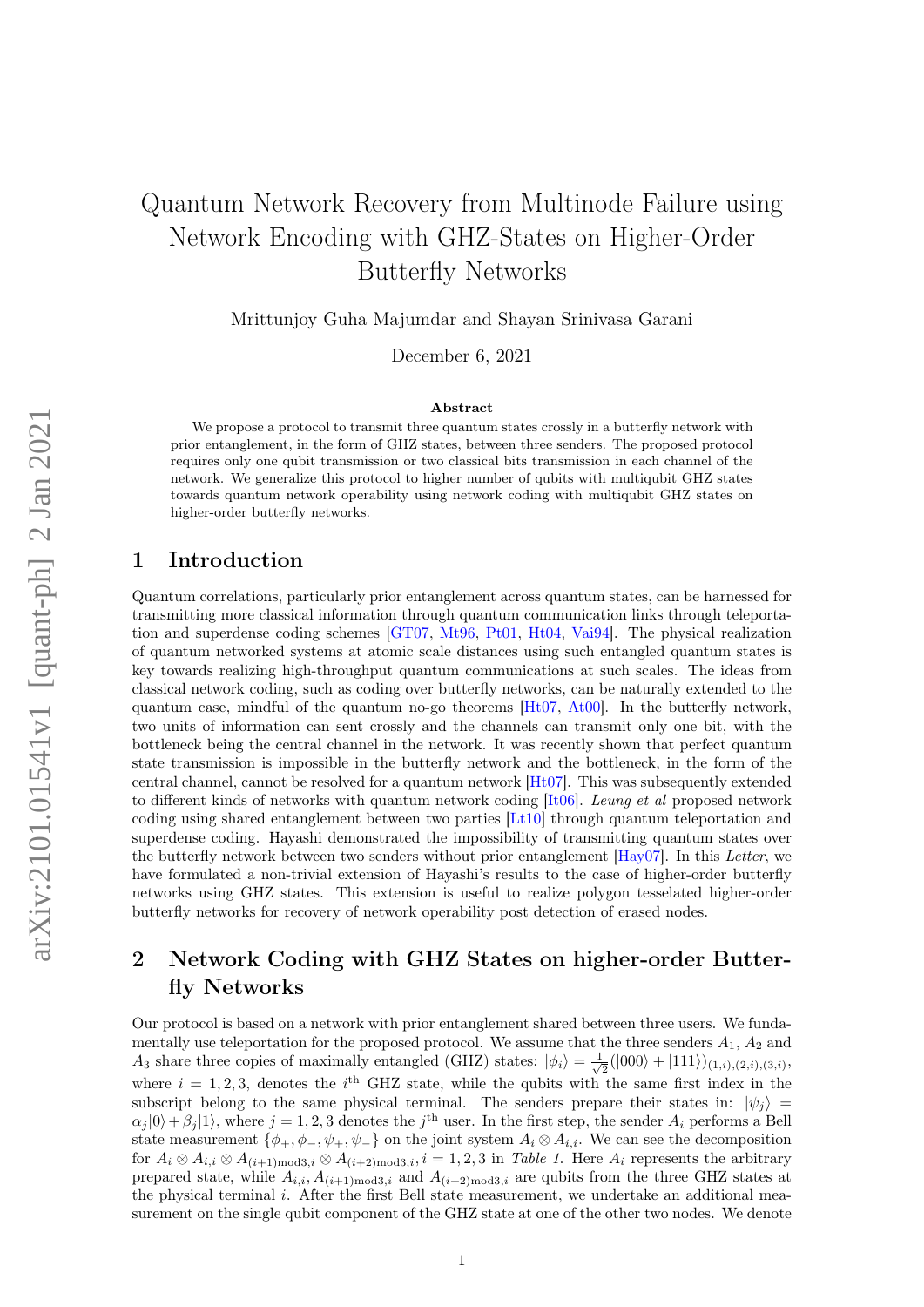

Figure 1: Network for Quantum Butterfly Network comprising of three users with three GHZ states and an arbitrary quantum state for each transmission, alongwith four central channels:  $E=(X_1^{(a)}\oplus X_2^{(a)}\oplus X_3^{(a)},X_1^{(b)}\oplus X_2^{(b)}\oplus X_3^{(b)}),\ E_1=(X_1^{(a)}\oplus X_2^{(a)},X_1^{(b)}\oplus X_2^{(b)}),\ E_2=(X_2^{(a)}\oplus X_3^{(b)}),\ E_3=(X_3^{(b)}\oplus X_3^{(b)}),\ E_4=(X_3^{(b)}\oplus X_2^{(b)}),\ E_5=(X_3^{(b)}\oplus X_3^{(b)}),\ E_6=(X_3^{(b)}\oplus X_3^{(b)}),\ E_7=(X_3$  $X_3^{(a)}, X_2^{(b)} \oplus X_3^{(b)}$  and  $E_3 = (X_1^{(a)} \oplus X_3^{(a)}, X_1^{(b)} \oplus X_3^{(b)})$ .

this measurement as  $X_i^{(b)}$ , with the first measurement being tagged as  $X_i^{(a)}$ . In this measurement, we measure single qubits in the  $|\pm\rangle = \frac{1}{\sqrt{2}}$  $\frac{1}{2}(|0\rangle \pm |1\rangle)$  basis.

The action of Bell state measurement leaves a state  $U(X_3^a, X_2^b)^{-1}|\psi_3\rangle$  or  $U(X_2^a, X_3^b)^{-1}|\psi_2\rangle$  depending on a sequence of measurements at the first qubit. Then the first terminal applies  $U(X_1^a, X_1^b)$ . The cumulative state can be represented by either of the following two cases

$$
U(X_1^a, X_1^b)U(X_3^a, X_2^b)^{-1}|\psi_3\rangle = c_{1132}U((X_1^a, X_1^b) \oplus (X_3^a, X_2^b))^{-1}|\psi_3\rangle \tag{1}
$$

$$
U(X_1^a, X_1^b)U(X_2^a, X_3^b)^{-1}|\psi_2\rangle = c_{1123}U((X_1^a, X_1^b) \oplus (X_2^a, X_3^b))^{-1}|\psi_2\rangle
$$
\n(2)

where  $|c_{1123}| = |c_{1132}| = 1$ , depending on whether terminal 2 or 3 measures (a) or (b). If we are to consider the clockwise cyclicity and the indices 'wrapping around' (with  $X_4 = X_1$ ), we have the transformation  $U((X_i^a, X_i^b) \oplus (X_{i+1}^a, X_{i+2}^b))^{-1}$ . To be able to recover the state at the receiving terminals, we formulate a combination of classical bits  $X_1^a, X_1^b, X_2^a, X_2^b, X_3^a$  and  $X_3^b$  to Letterving terminals, we formulate a combination of classical bits  $A_1, A_1, A_2, A_2, A_3$  and  $A_3$  to<br>obtain an inverse unitary transformation for recovering the states. For the scheme with three users and three 3-qubit GHZ states, we use four central channels:  $E = (\sum_{\oplus i=1}^{3} X_i^{(a)}, \sum_{\oplus i=1}^{3} X_i^{(b)})$ and  $E_j = (\sum_{\oplus i=1\setminus j}^3 X_i^{(a)}, \sum_{\oplus i=1\setminus j}^3 X_i^{(b)})$ . Classical information is transmitted using these four central channels to the three users, upon which the inverse transformation can be applied to the quantum state received at the terminal to get the cross-transmitted states. This proposal can

| $X_{\cdot}^{(a)}$ | $X_i^{(0)}$ | $A_i\otimes A_{i,i}$  | $A_{(i+1)\text{mod}3,i} \otimes A_{(i+2)\text{mod}3,i}$ |                                |
|-------------------|-------------|-----------------------|---------------------------------------------------------|--------------------------------|
| (0,0)             | 0/1         | $ \psi_{+} $          | $\alpha_1 00\rangle + \beta_1 11\rangle$                | $1/\sigma_{\gamma}$            |
| (0,1)             | 0/1         | $ \psi_{-} $          | $\alpha_1 00\rangle - \beta_1 11\rangle$                | $\sigma_z/1$                   |
| (1,0)             | 0/1         | $ \phi_+ $            | $\alpha_1 11\rangle + \beta_1 00\rangle$                | $\sigma_x/\sigma_x\sigma_z$    |
| (1,1)             |             | $\phi$ <sub>-</sub> . | $\alpha_1 11\rangle - \beta_1 00\rangle$                | $\sigma_x \sigma_z / \sigma_x$ |

Table 1: Decomposition for  $A_i \otimes A_{i,i} \otimes A_{(i+1) \text{mod} 3,1} \otimes A_{(i+2) \text{mod} 3,1} \forall i=1,2,3$ , and truth values as well as associated unitary transformations for higher-order butterfly network over three nodes

be generalised to the case of *n*-qubits by considering an *n*-qubit GHZ state:  $|\xi\rangle = \frac{1}{\sqrt{2}}$  $\frac{1}{2}(|0^{\otimes n} +$  $(1^{\otimes n})$ . In this case, there will be n+1 channels with  $E = \left(\sum_{\oplus i=1}^n X_i^{(a)}, \sum_{\oplus i=1}^n X_i^{(b)}\right)$  and  $E_j =$  $(\sum_{i=1}^n X_i^{(a)}, \sum_{i=1}^n X_i^{(b)})$ . As in the case of the two parties, perfect transmission of quantum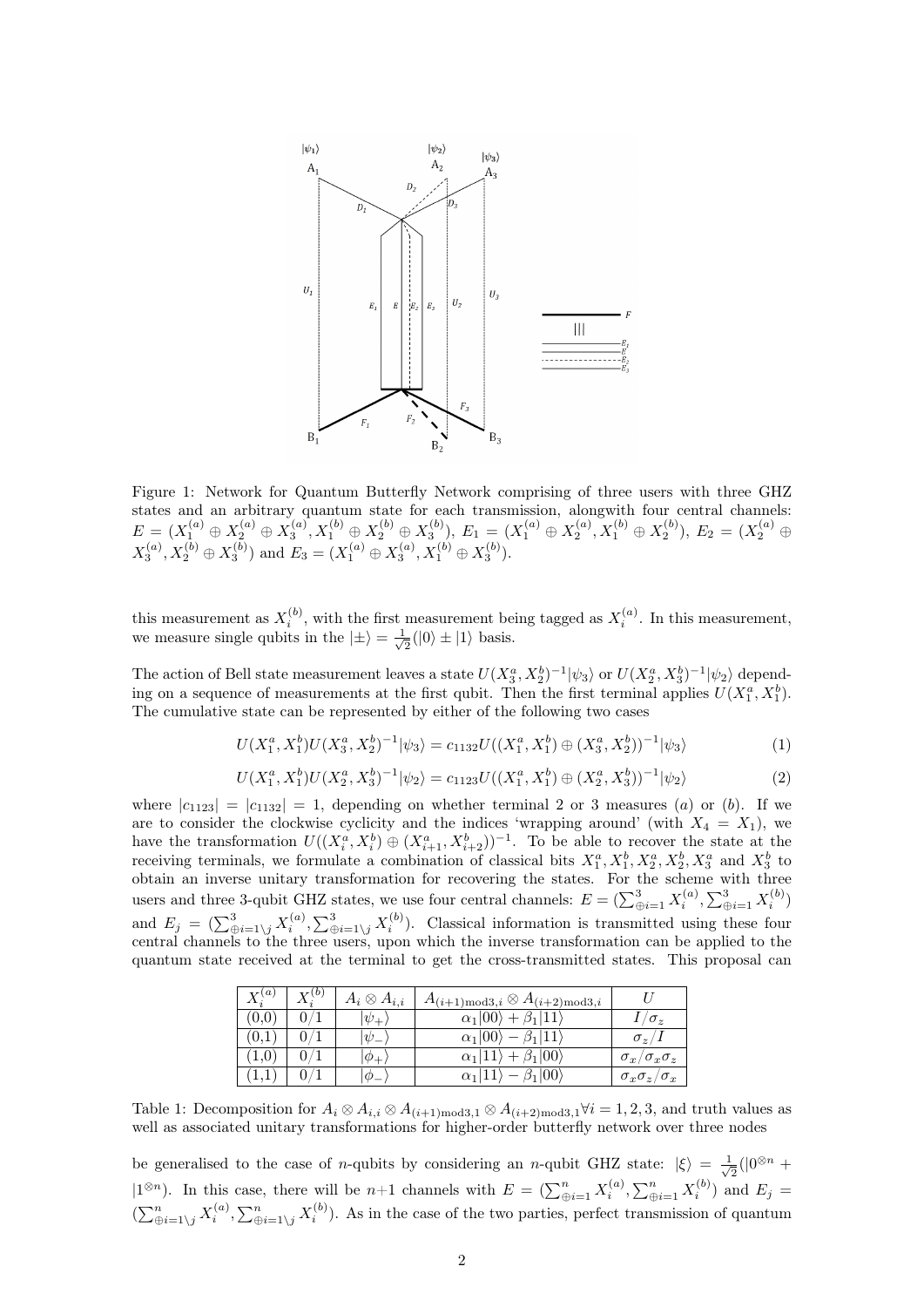states is impossible without prior entanglement. Following the analysis of Hayashi [\[Hay07\]](#page-4-8) for the case of EPR state, we find the bound on fidelity for a generalised case to be

$$
\sum_{i=1}^{d} f_i \le \frac{2.8512d}{d+1} \tag{3}
$$

where  $f_i$  is the average entanglement fidelity of the  $i<sup>th</sup>$  channel and d is the number of nodes in the quantum network. The operation of this higher-order butterfly scheme cannot be undertaken without prior entanglement.

# 3 Scheme for Quantum Network Recovery from Multinode Failure using Tesselated GHZ-Butterfly Subnetworks

. The n-qubit GHZ states can be used for network recovery after multinode failure for an arbitrary graph state using tesselation of such GHZ-states in partitioned blocks of the graph, as shown in Figure 2 (a). The scheme for undertaking network recovery using the higher-order GHZ state based network coding, formulated in the previous section, comprises of two distinct steps: Checking for operability of nodes and recovery of network operability. We prepare the graph state that constitutes the quantum network by initialising the states at the first terminal/node  $|\phi\rangle$  and the other nodes with the state  $|+\rangle = \frac{1}{\sqrt{2}}$  $\frac{1}{2}(|0\rangle + |1\rangle)$ . We then operate with the *CPHASE* operation:  $CZ_{ij} = |0\rangle\langle0|_iI_j + |1\rangle\langle1|_iZ_j$ , where Z is the Pauli-z matrix, between adjacent nodes. This gives us the entangled graph state which is the primary resource in the quantum network being studied.

For checking for operability of nodes, we use a hybrid classical-quantum approach. Classically, communication of node failure is done using 'pings' that are used in the ICMP echo protocol. However, this is not enough to ascertain quantum accessibility and entanglement at the node. Additional to the classical connection, we need an additional layer to enable possibility to assess whether entanglement at the node is accessible and operative. This is done using quantum nondestructive measurements on the nodes of the graph, and any instance of node failure is relayed to the rest of the nodes in the affected subgraph using classical infrastructure. For optical systems, we can utilise non-destructive detection using an optical resonator containing a single atom prepared in a superposition of two states  $[Rt14]$ .



Figure 2: Illustrative example for scheme for recovery of network operability from multinode failure: (a) The nodes begin with  $|\phi\rangle$  at one node and  $|+\rangle$  at the others, and we apply C-Phase operations on all the adjacent nodes. We then consider the possibility of two nodes failing (marked in grey). The coloured lines represent the GHZ states shared between adjacent nodes. (a)-(c) Mechanism for recovery upon multinode recovery of the network, using GHZ-based network coding in segments of the composite network. Inset is the detector unit comprising of an optical resonator with a three-level atom in a single-sided cavity.

At each node, we position an optical resonator system with a three-level atom in a single-sided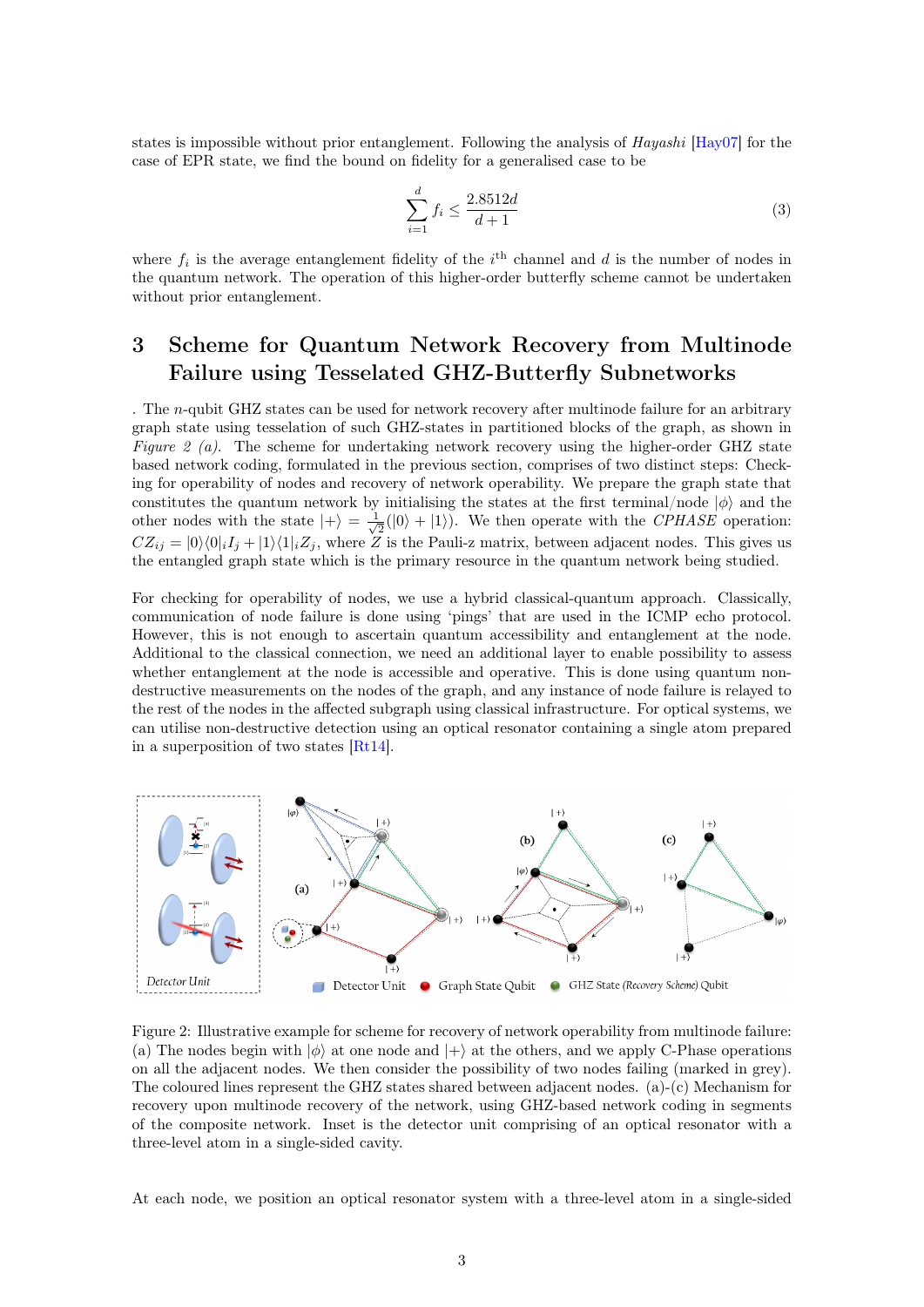cavity, where one of the two mirrors is perfectly reflecting and there is a small transmission coefficient of the other mirror that allows for in- and outcoupling of light, which is an optical photon. Let the three states of the atom be tagged  $|1_a\rangle$ ,  $|2_a\rangle$  and  $|3_a\rangle$ . The cavity is designed such that it is overcoupled and resonant with the transition between the atomic states  $|2_a\rangle$  and  $|3_a\rangle$ . If we prepare the atom initially in the state  $\frac{|1_a\rangle+|2_a\rangle}{\sqrt{2}}$ , an impinging photon makes it transform to  $\frac{|2_a\rangle-|1_a\rangle}{\sqrt{2}}$  while it remains unchanged in the absence of an impinging photon. This is due to there being no interaction between the atom and photon when the atom is in the state  $|1_a\rangle$  since any transition is far detuned, while when the atom is in the state  $|2<sub>a</sub>\rangle$ , the strong photon-atom coupling can lead to a normal-mode splitting and the photon undergoes reflection without entering the cavity. We can measure this phase flip using a  $\frac{\pi}{2}$  rotation map to map  $\frac{|1_a\rangle+|2_a\rangle}{\sqrt{2}} \to |1_a\rangle$  and  $\frac{|1_a\rangle-|2_a\rangle}{\sqrt{2}} \to |2_a\rangle$ , and then cavity-enhanced fluorescence state detection can be used to distinguish between the states  $|2_a\rangle$  and  $|1_a\rangle$  [\[Bt10\]](#page-3-1).

Upon the non-destructive detection of a lost photon, the classical infrastructure used for classical communication in our model for higher-order butterfly networks is used to alert the other nodes in the subnetworks of which the failed node(s) is(are) a part of. This is undertaken using a parity code check. This comprises of  $E = (\sum_{\oplus i=1}^n X_i^{(a)}, \sum_{\oplus i=1}^n X_i^{(b)})$  and  $E_j = (\sum_{\oplus i=1\setminus j}^n X_i^{(a)}, \sum_{\oplus i=1\setminus j}^n X_i^{(b)})$ for n nodes of a subnetwork. However, unlike in the case of the higher-order butterfly network, we do not send any single- or two-qubit measurements over these channels but rather if the check on each node yields a success  $(1')$  or failure  $(0')$ . In this manner, each node in the subnetwork can exactly know which node(s) is(are) non-operative. Upon ascertaining the same, we operate with a  $\sigma_z$  operate to remove the particular failed node(s) from the graph state.

For recovery of network operability, we can use the network coding formalism for higher-order butterfly networks developed and discussed in the previous section. In this framework, the key point is to tesselate the complex multiqubit network with subnetworks comprising of  $n_i$  qubit GHZ state for the  $i<sup>th</sup>$  subnetwork comprising of  $n<sub>i</sub>$  nodes, along with the requisite classical infrastructure, as highlighted in the model formulated for higher-order butterfly networks. As soon as we ascertain which nodes are non-operative, we can use the GHZ-state in the subnetwork to replace the failed node, as shown in Figure 2 (a)-(c). Failure of all nodes that a subnetwork shares with the rest of the network, along with both additional qubits on either side of this set precipitates a point of criticality wherein the network operability cannot be recovered using the formulated scheme. The recovery of rate-optimal coded graph state networks can also be realised using modified graph-state codes [\[NRS20\]](#page-4-10).

# 4 Conclusion

In this Letter, we have formulated and constructed a higher-order butterfly network using a multiqubit GHZ states. We studied the fidelity bounds of transmission in such GHZ-based higher-order butterfly networks that scale as  $\frac{n}{n+1}$  for the number of terminals, which we use to construct a scheme for quantum network recovery from multinode failure. This is particularly useful for making quantum networks resilient against failures at multiple nodes.

# 5 Acknowledgement

We would like to acknowledge Prof. Brian Josephson (University of Cambridge) for his comments on the Letter.

### References

- <span id="page-3-0"></span>[At00] Rudolf Ahlswede *et al.* Network information flow. IEEE Trans. Inf. Theory, 46(4):1204– 1216, 2000.
- <span id="page-3-1"></span>[Bt10] Joerg Bochmann et al. Lossless state detection of single neutral atoms. Phys. Rev. Lett., 104(20):203601, 2010.